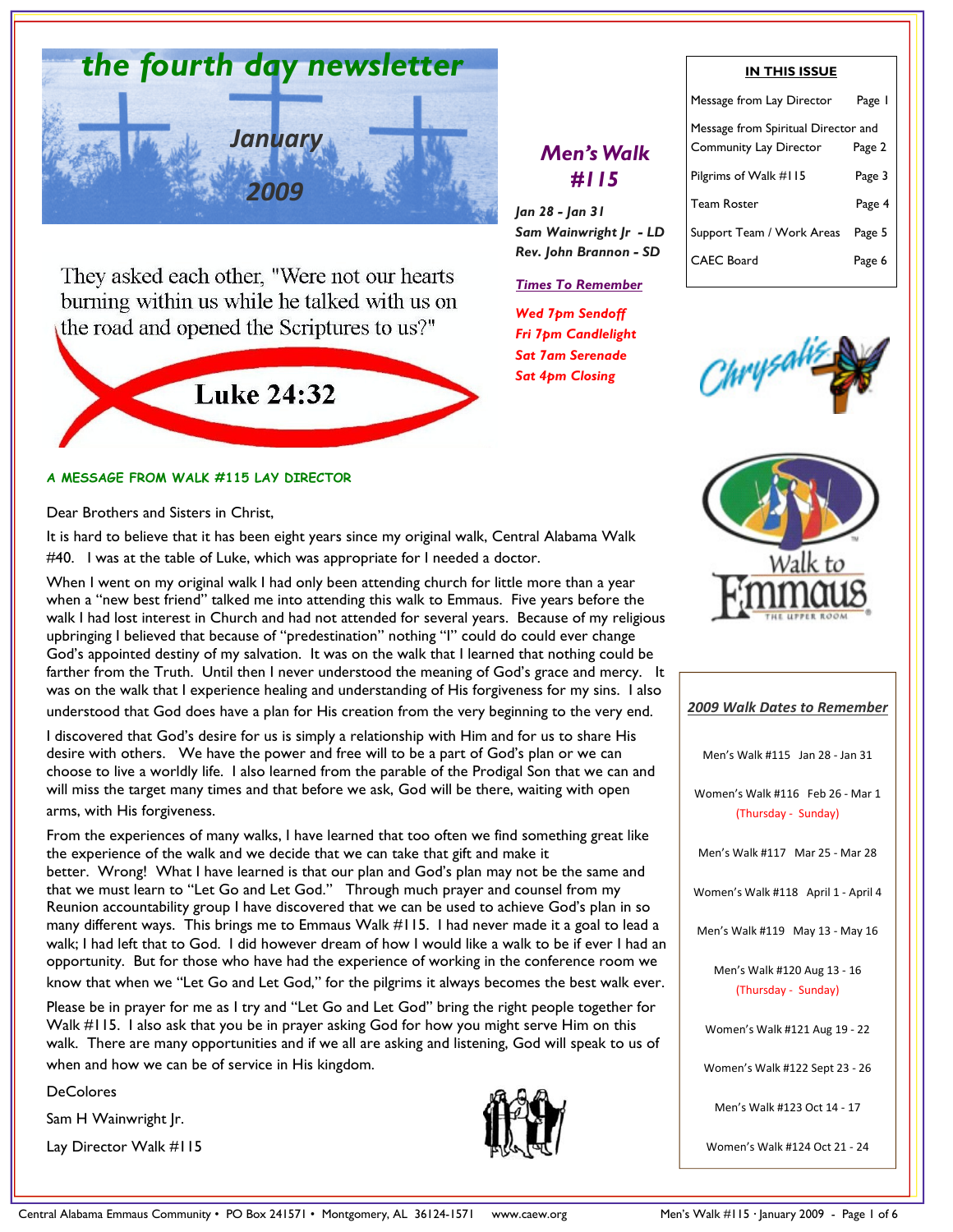#### Hello Emmaus Family,

Can you believe it's a new year already? I can't! I hope all of you had a blessed Christmas and will have a wonderful new year. I am excited about what is going on this year in Emmaus and Chrysalis. We already have ten walks scheduled and four flights as well as two Journeys that will take place this year and I am eager to see how God is going to work in the lives of so many who will be participating in these, both as pilgrims and caterpillars and those who will be serving. As always, we need help in all areas to make these walks, flights and journeys a success. In these uncertain economic times, we are put to the test, but our Lord is still in control and on the throne! Through Him, we can do anything! I encourage each of you to be faithful in the work of the Lord both in your home churches and in Emmaus. We need you always. You will receive countless blessings! On behalf of our Board of Directors, thank you for your selfless service that truly glorifies God! I look forward to serving as your Community Lay Director in 2009 and to working with you in Emmaus. From our Community Lay Director

#### Blessings and De Colores, Aleta Fountain CAEW #37, Table of Anna

# From our Community Lay Director

#### The Old Guy On The Block...

 At our team meeting last weekend it became unmistakably clear that, at least as far as Walks to Emmaus go, I was the old man on the block. We went around the room introducing ourselves by name, walk, table and function. When it was my turn I heard myself say, "John Brannon, Blue Lake Walk to Emmaus number 16, table of Mark. I will be serving as the Spiritual Director and giving the Means of Grace talk."

 Walk #16 at Blue Lake was over twenty years ago! Since that wonderful and awakening time in August I've been blessed to serve on close to eighty walks, flights and journeys as well as help form a Kairos community. There is simply no way to approximate the joy that has been mine in these years as I've watched the transformation in the lives of those whom we touch with the grace and goodness of our Lord Jesus. The three days the pilgrims spend with us could very well be among the most important of their lives. It certainly is for us! Who could have known that the two questions that we, all of us, answer at closing would have such far reaching effect? I suppose that the way I answered back then is the way I answered when Glen called and offered this opportunity. "What do I plan to do about it?" "I plan to share this experience with everyone I possibly can." That was my answer then and, by God's great grace, it is my answer now.

 So here we are, preparing for Central Alabama Walk to Emmaus #115. Perhaps twenty years from now some lay or clergy person may find themselves expressing similar thoughts as I share with you. I sure hope so. It is because of this hope that I, along with you, entrust this walk to the tender and gracious care of Jesus. Through Him and because of Him, the pilgrims will be able to say what we all know, "This was the best walk ever!" You know what, they will be right!

 One more thing. I am indeed older than when Walk 16 took place just south of Andalusia, Alabama; perhaps I'm even a bit wiser. This, too, is abundantly true, the fire of God's Holy Spirit grows brighter in and for me each day. That is my prayer for you and for the pilgrims whose lives we will touch in just a few days. Therefore, my prayer is, as I hope yours will be, too, "Come Holy Spirit, fill the hearts of your faithful and kindle in them the fire of your love..."

Grace and Peace,

John Brannon

Blue Lake Walk #16 / Spiritual Director Central Alabama Emmaus Walk #115

# **2009 Chrysalis Flights**

| Boy's Flight #51  | Duane Burtt / Lay Director                   | April 23 - 26       |  |
|-------------------|----------------------------------------------|---------------------|--|
| Girl's Flight #52 | Ramona Hill / Lay Director                   | April 30 - May 3    |  |
| Boy's Flight #53  | <b>Todd Deavor / Lay Director</b>            | June 18 - 21        |  |
| Girl's Flight #54 | <b>Chrystal Strickland / LD</b>              | <b>July 16 - 19</b> |  |
|                   | All Flights will be held at White Water Camp |                     |  |

Chrysal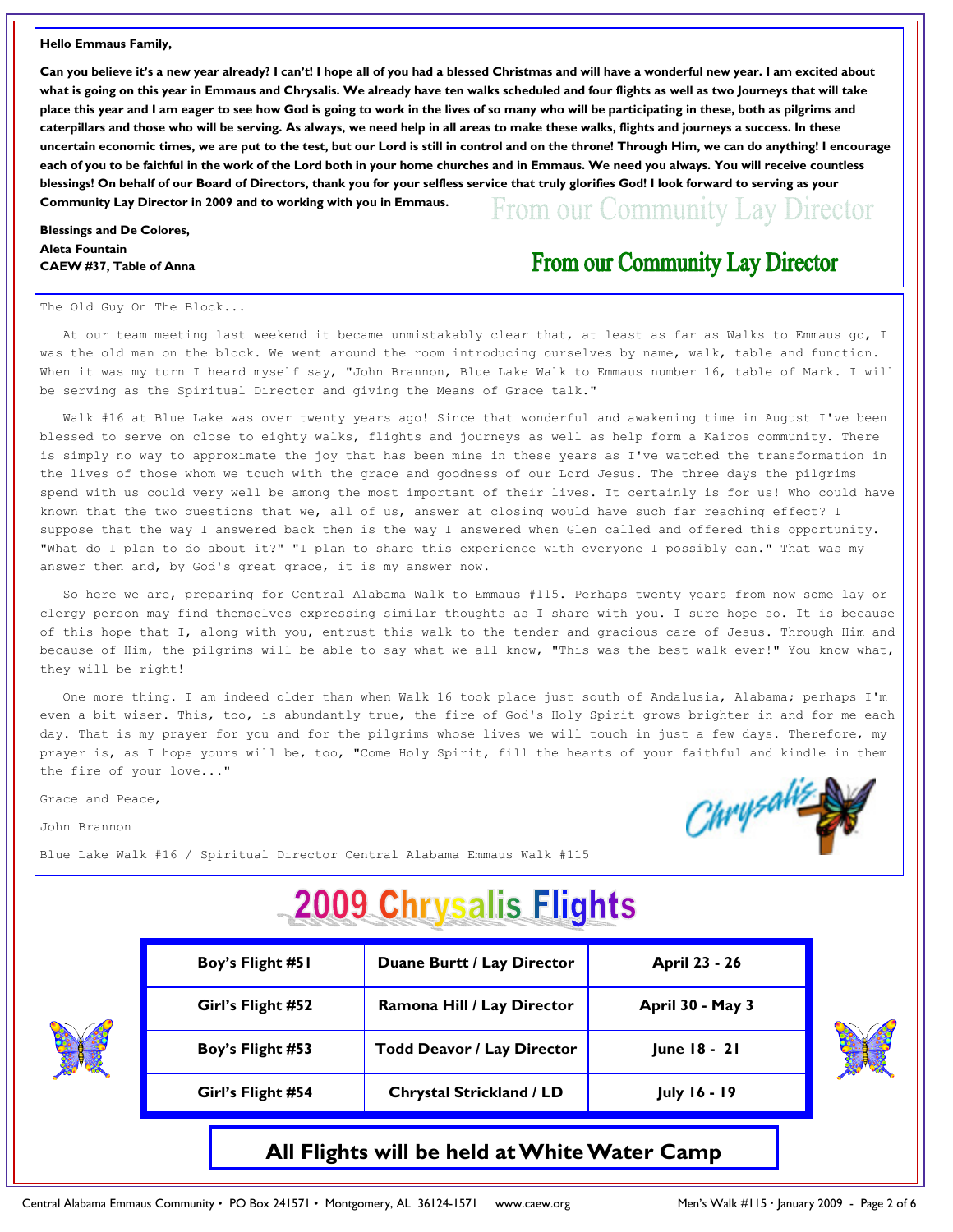# Pilgrims of Men's Walk #115

"As they talked and discussed these things, Jesus himself suddenly came and began walking with them."

Steve Sherrer Alexander City AL Orr Street Baptist Jerry Tyre Alexander City AL Orr Street Baptist Bo Williams Prattville AL Hope Hull UMC Steve Spining 334-288-5376 334-288-3956

| <b>Name</b>             | <b>City</b>                       | <b>Church</b>                        | Sponsor(s)                 | <b>Sponsor Phone</b>      |
|-------------------------|-----------------------------------|--------------------------------------|----------------------------|---------------------------|
| John Atkinson           | Auburn AL                         | <b>Cornerstone UMC</b>               | Scott Besong               | 334-887-5969 334-887-7060 |
| <b>Riley Belcher</b>    | Opelika AL                        | <b>Baptist Faith</b>                 | Martha Jean Starr          | 334-821-8555 334-319-8555 |
| Dick Bennett            | Montgomery AL                     | Frazer UMC                           | Carrol Jeffcoat            | 334-286-6693              |
| Victor Bey              | Birmingham AL                     | Asbury UMC                           | Stephen Green              | 205-238-8003              |
| Charles Burlingame      | Montgomery AL                     | <b>First Christian</b>               | Jimmie Sue Smith           | 334-272-8066 334-467-9660 |
| <b>Bobby Calhoun</b>    | Montgomery AL                     | Ambassadors for Christ               | <b>Clarence Stewart</b>    | 334-265-6395 334-538-0304 |
| <b>Troy Campbell</b>    | Wetumpka AL                       | Frazer UMC                           | <b>Steve Thornton</b>      | 334-514-5958 334-850-3726 |
| <b>Steve Carter</b>     | Opelika AL                        | Cornerstone UMC                      | Richard & Jennifer Spencer | 334-502-6093 334-741-7112 |
| <b>Chris Chavis</b>     | Auburn AL                         | Opelika First Baptist                | Tom Hunt                   | 334-826-1995 334-821-8533 |
| Don Cleckler            | <b>Clanton AL</b>                 | Zion Ridge                           | Ollie Clyde Jones          | 205-755-3366 205-755-5815 |
| David Daniels           | Selma AL                          | Ocmulgee Baptist                     | Kathleen Fancher           | 334-872-2847              |
| <b>Ricky Faulkner</b>   | Opelika AL                        | Union Grove Baptist                  | Joey Frazier               | 334-749-3066 334-745-4697 |
| Paul Gulck              | Auburn AL                         | <b>Cornerstone UMC</b>               | <b>Christine McIntosh</b>  | 334-703-6819 334-528-1166 |
| <b>Wes Harrell</b>      | Auburn AL                         |                                      | John Harrell               | 334-742-9730 334-821-4440 |
| Joe Hearn               | Clanton AL                        | Lomax Independent                    | Russell Jones              | 205-646-1388 205-280-4840 |
| Tim Henderson           | Selma AL                          | Shiloh Baptist Church                | <b>Brad Utsey</b>          | 334-875-9030              |
| Ron Hunter              |                                   | Alexander City AL Orr Street Baptist | Ron Templeton              | 256-234-6210              |
| Rob Jones               | <b>Marion AL</b>                  | <b>Crosspoint Christian</b>          | Steve & Donna Tidwell      | 334-874-1331 334-874-1212 |
| Derek Kennedy           | Montgomery AL                     | Aldersgate UMC                       | Jim Snyder                 | 334-272-3548 334-207-2548 |
| Michael LaMont          | Montgomery AL                     | Ambassadors for Christ               | <b>Clarence Stewart</b>    | 334-265-6395 334-538-0304 |
| Ron Lampkin             | Opelika AL                        | Ambassadors for Christ               | <b>Clarence Stewart</b>    | 334-262-6395 334-538-0304 |
| Mike McElroy            | Tallassee AL                      | East Tallassee Church of Christ      | Karl Ames                  | 334-283-1028 877-423-7500 |
| <b>Bob McMullen</b>     | Camden ME                         | Congregational Church                | Max McMullen               | 256-239-9950 800-391-7231 |
| <b>Scott Middleton</b>  | Auburn AL                         | Auburn UMC                           | Greg Ryland                | 334-501-2150 334-332-0398 |
| <b>Matt Norton</b>      | Selma AL                          | Selma First Baptist                  | Jack Moseley               | 334-821-5817 334-221-4926 |
| Hugh Ogle               | Alexander City AL Liberty Baptist |                                      | Perry & Sharon Moore       | 256-215-4045 256-329-2273 |
| Lyndon Pouncey          | Eclectic AL                       | <b>Mountain View Baptist</b>         | Charles Kuykendall         | 334-514-8112 334-567-4458 |
| Greg Reagan             | Opelika AL                        | <b>Trinity UMC</b>                   | Les Davis                  | 334-704-0220 334-444-3678 |
| <b>Howard Robertson</b> | Valley AL                         | Langdale UMC                         | <b>Waldo Edwards</b>       | 334-576-0446 334-271-0007 |
| <b>Bob Rowsey</b>       | Opelika AL                        | <b>Baptist</b>                       | Harry Gill                 | 334-821-0634 334-524-8204 |
| Ron Sanders             | Montgomery AL                     |                                      | <b>Clarence Stewart</b>    | 334-265-6395 334-538-0304 |
| Daniel Sanford          | Goodwater AL                      |                                      | Danny & Tennie Sanford     | 256-409-9050 256-839-6171 |
| <b>Steve Sherrer</b>    |                                   | Alexander City AL Orr Street Baptist | Sharon Starr               | 864-286-0927              |
| Louie Spear             | Montgomery AL                     | Frazer UMC                           | Pat Barnt                  | 334-279-9112              |
| Ed Steen                | <b>Prattville AL</b>              | <b>Trinity UMC</b>                   | Ed Reschke                 | 334-361-6907 334-273-8778 |
| Daniel Stovall          | <b>Prattville AL</b>              | <b>Prattville FUMC</b>               | Jimmy Allen                | 334-491-1982 334-365-5977 |
| Neal Truesdale          | <b>Billingsley AL</b>             | <b>Billingsley Baptist</b>           | <b>Edwin Rhodes</b>        | 334-514-0956 334-399-1975 |
| Jerry Tyre              |                                   | Alexander City AL Orr Street Baptist | Ron Templeton              | 256-234-5080              |
| <b>Terry Wadsworth</b>  | Millbrook AL                      | Millbrook FUMC                       | Frank Clem                 | 334-285-7071 334-233-3787 |
| <b>Russ Walls</b>       | Dadeville AL                      | Alex City FUMC                       | Robert & Joan Turner       | 256-234-5599 334-241-4190 |
| James Ward              | Opelika AL                        | Union Grove Baptist                  | <b>Terry Coxwell</b>       | 334-745-3161 334-750-5431 |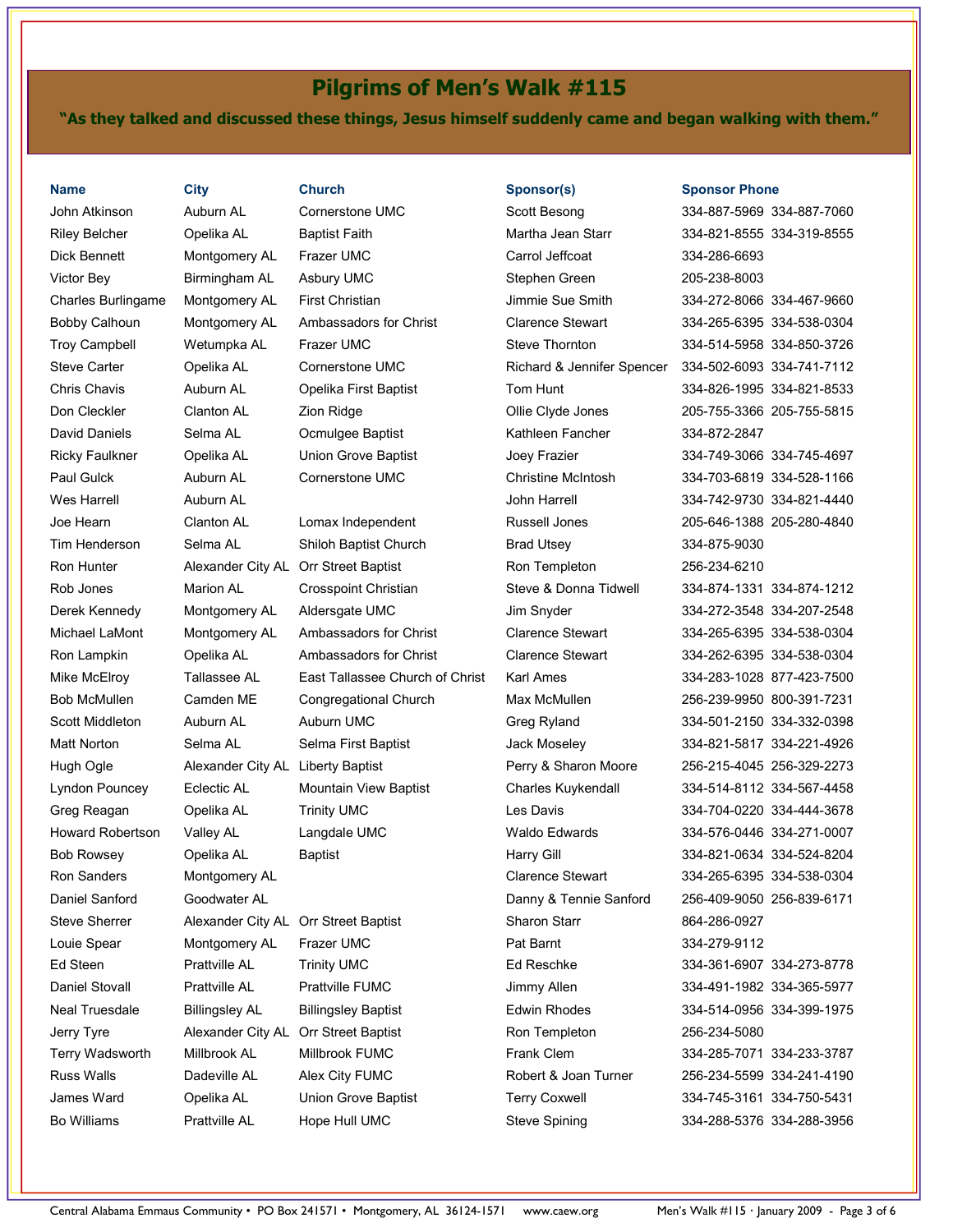# Team Roster - Men's Walk #115

## Lay Director

Sam Wainwright Jr.

Spiritual Director

Rev. John Brannon

# Assistant Spiritual Directors

Rev. Cliff Cobb Rev. Tony Hughes Rev. Greg Nobles Rev. Elvis North

## Assistant Lay Directors

Waldo Edwards Glen Granberry Jack Moseley Kent Taylor

# Table Leaders

Tommy Hunt Steve Tidwell Max McMullen Mike McGuire Jimmy Aulner Sheppard Dearing Brian Truitt

# Assistant Table Leaders

Pat Cross Randy Lyons Dennis Mullins Tre' Munger Howard Porter George Yocum Jeff Wiswall

For name badges, email Mary Mowery at mary.mowery@eamc.org







# Media

Randy Helms Music Kraig Smith Scott Selman

# Board Representative John Duncan

For more Emmaus Community news and information, go to

www.caew.org or www.eacluster.com

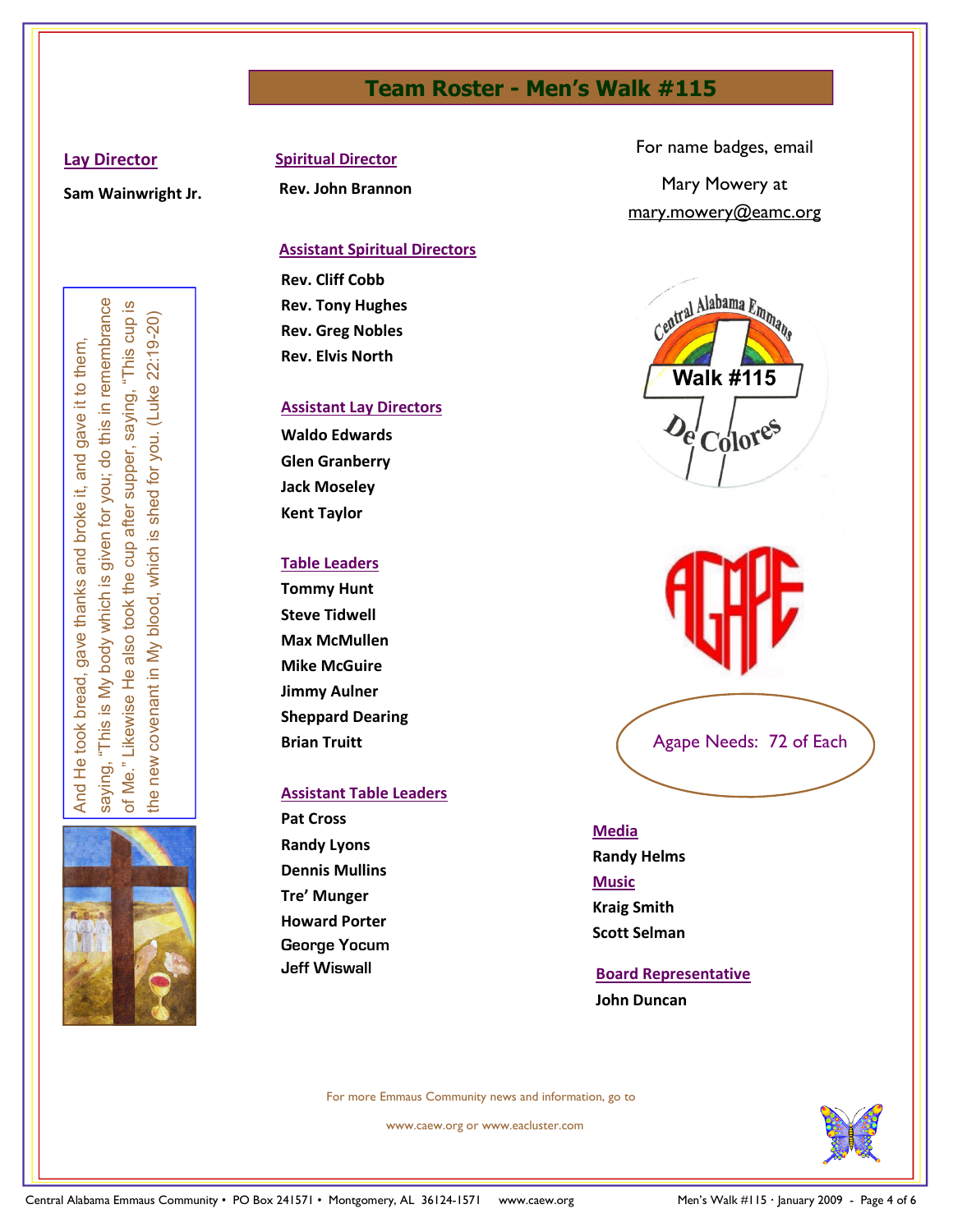

# Central Alabama Emmaus Walk 115

# January 28th-31st Background Team/Work Area Chairs

| Area                            | <b>Chair</b>                     | <b>Co-Chair</b>                   |
|---------------------------------|----------------------------------|-----------------------------------|
| Agape                           | <b>Shirley Esco</b>              |                                   |
| <b>Bed Tags</b>                 | Lynnie Kopp                      |                                   |
| <b>Book Bags</b>                | Truman Hornsby                   | <b>Linda Hines Hornsby</b>        |
| <b>Book Covers</b>              | <b>Joann Waters (Montgomery)</b> | <b>Neville Babington</b>          |
| <b>Book Table</b>               | <b>Kay Stabler</b>               |                                   |
| <b>Candlelight</b>              | <b>Cindy Clem</b>                | <b>Frank Clem</b>                 |
| <b>Conference Room Training</b> | Jim Synder                       |                                   |
| Entertainment                   | <b>Larry Arrington</b>           |                                   |
| <b>Blue Pilgrim Books</b>       | <b>Kelly Harris</b>              | Linda Voitle                      |
| <b>Friday Night Party</b>       | <b>Rachel Colley</b>             | <b>April Norton</b>               |
| Greeters                        | <b>Pete Chambliss</b>            |                                   |
| <b>Housing and Registration</b> | <b>Mo Moseley</b>                | <b>Barbara Rosser/Ed Williams</b> |
| Logistics                       |                                  |                                   |
| <b>Meal Preparation</b>         | <b>Clyde Jones</b>               | <b>Betty North</b>                |
| <b>Meal Service</b>             | <b>Barbara Rosser</b>            | <b>Mo Moseley</b>                 |
| Photography                     | Ken Marsh                        |                                   |
| <b>Refreshments</b>             | <b>Susan Wainwright</b>          | <b>Ann Duncan</b>                 |
| 72-Hour Prayer Vigil            | Jorie Welch                      |                                   |
| <b>Speakers Prayer Chapel</b>   | <b>Larry &amp; Mary Evans</b>    |                                   |
| <b>Sponsors Hour</b>            | <b>Teresa Williams</b>           | <b>Sharon Irish</b>               |
| Serenade                        | <b>Shannon Mayes</b>             |                                   |
| <b>Worship</b>                  | <b>Darrell Pearson</b>           | <b>Linda Pearson</b>              |
|                                 |                                  |                                   |